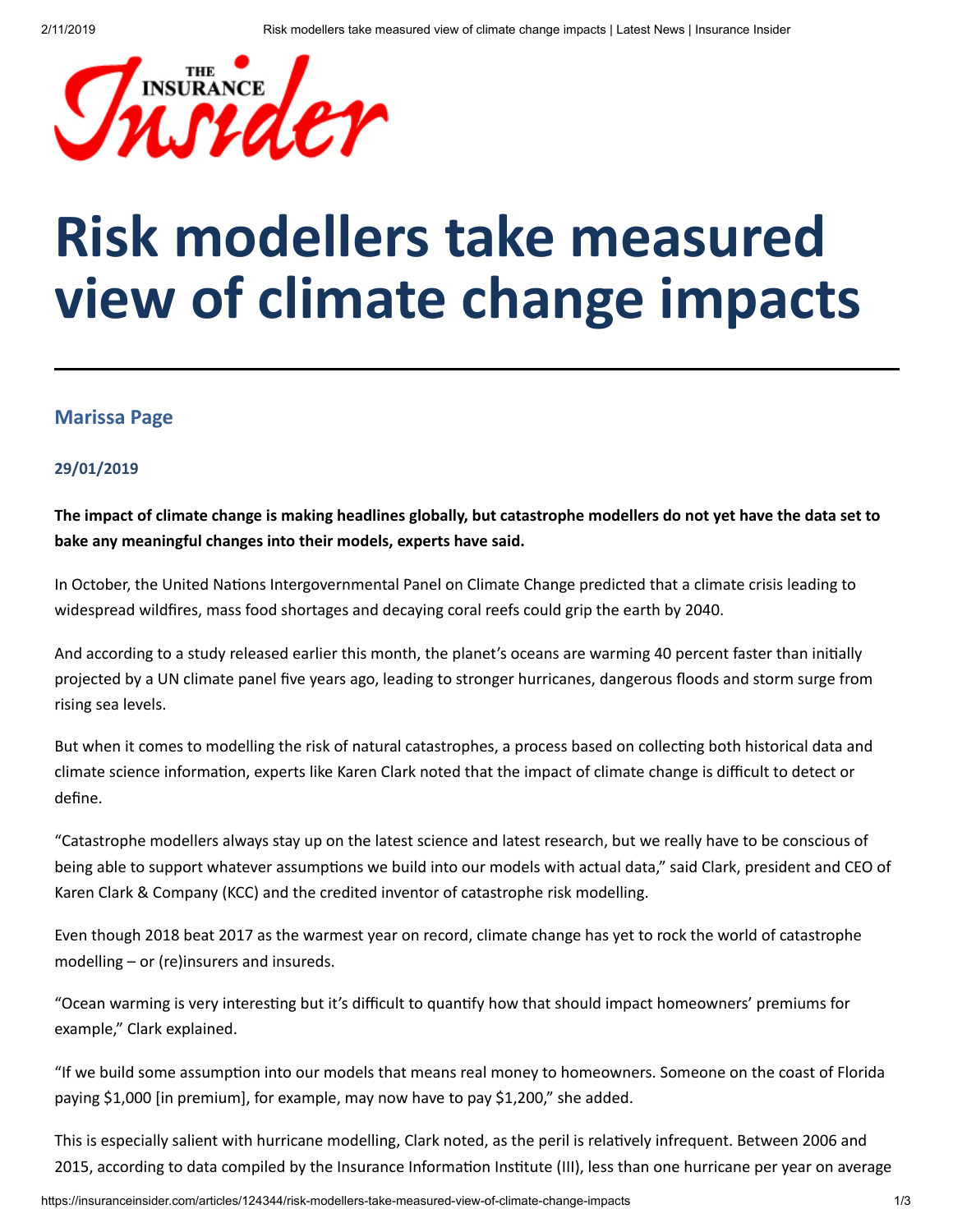

made landfall in the US.

Hurricanes have since picked up somewhat in frequency according to III data, and three of the top five costliest hurricanes in US history – Harvey, Irma and Maria – occurred in 2017.

Risk modellers at KCC, CoreLogic and RMS all noted that climate change reports predict a diminished frequency of landfalling hurricanes, but storms that do make landfall are expected to be more intense on average.

"In a statistical model like a hurricane model, it really will take some time to see fact-based evidence that there is a trend in frequency or severity," Clark said.

Similarly with wildfires, risk modellers must take a long-term view before determining a trend in scale or frequency of events, noted Tom Larsen, senior director of content strategy at risk modeller CoreLogic.

"We are just completing two phenomenal, record-breaking years on wildfire, but two points is not a trend," Larsen explained. "We need to continue to pay attention to it."

There is one area where the data is starting to show a shift, however. Severe convective storms such as tornadoes happen often enough that risk modellers can see a pattern that could potentially be linked to climate change.

"With hurricanes, you could never have a model based on just 10 years of data," Clark said. "But 10 years of data for severe convective storms could be, say, 400 events."

While some data might be suggestive, it's not quite conclusive. In each of the past 10 years, insurers have experienced above-average annual losses from severe convective storms, according to a paper published in April by KCC.

However, Clark noted in the paper that it was still uncertain whether climate change is definitely the root of this trend. It